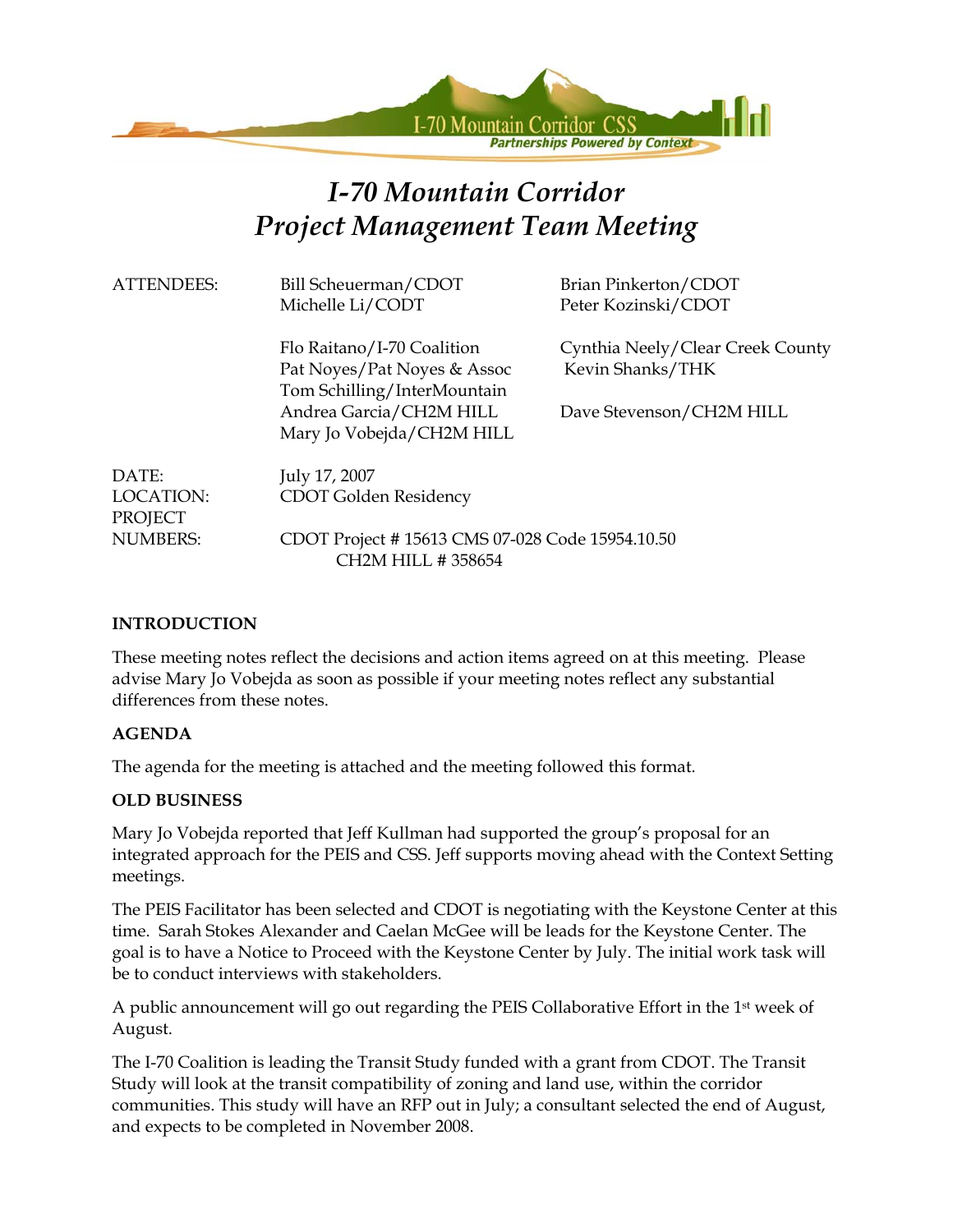

The Rocky Mountain Rail Authority will also be doing a study of the ridership and feasible transit technologies for the corridor. The RMRA will be including this information in a larger statewide study.

This discussion of projects, coupled with the many ongoing construction and mitigation projects, lead to a discussion of the group's concerns regarding too many meetings, confusion on what meeting is about what project, and an impression that no one is coordinating with anyone else.

#### PROCESS STEPS

As the group began discussing the plans for the integrated approach between the PEIS and CSS, specifically the upcoming CSS Kick-off meeting, concerns were expressed regarding all of the projects and processes in the corridor. The group's concerns about public perceptions include:

It will look like no one is in charge

The Kick-off meeting will confuse the public, particularly when after the postcard announcing the Collaborative Effort for the PEIS has been mailed but this is not a PEIS meeting.

NEPA requires public involvement so the public must be notified of the PEIS efforts.

Meeting burn-out

If each meeting includes updates of the other meetings, there will be too much info at one meeting

The budget impacts to the projects of coordinating between the PEIS, the CSS and the Transit Study, if that includes everyone attending everyone else's meetings.

Managing expectations – for example, if we say that giving input at a meeting means it gets to all of the other teams then it MUST get to the other teams.

Loss of continuity between past and current efforts

What is the relationship between the efforts?

This effort won't go anywhere

What about on-going construction projects

The group then brainstormed the ultimate outcome they would like to have. The question was asked "What do you want stakeholders to be saying 2 years from now regarding these processes and studies?"

I like the outcome.

You listened to us.

Things are moving forward.

The dollars for these processes were well spent.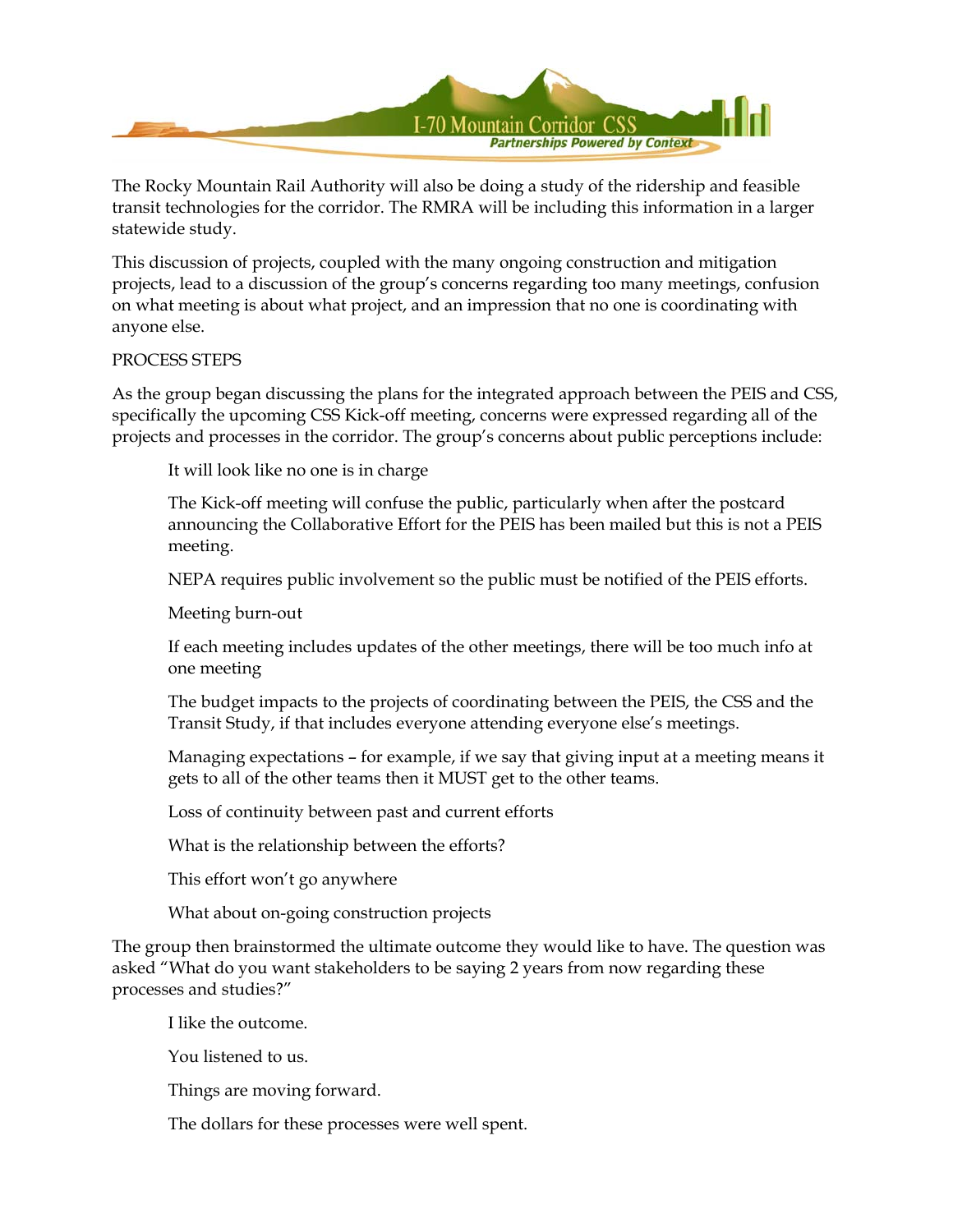

Good government in action.

I feel good about the future of my community.

We were involved and can support the outcome.

The least one would say is 'It is an improvement'.

We can live with this.

In order to achieve these outcomes the group determined that a team should be formed of members of the PEIS and CSS teams to coordinate all activities that the public will interact with. This team could meet, over lunch, after the CSS PMT and before the PEIS PMT on the 3rd Tuesday of the month. The group will be focused on updating the others on their progress and coordinating stakeholder mailings, meetings, comment responses and other stakeholder interactions.

The group agreed that a single web site could be advertised that provided links to all of the various studies and projects in the corridor. This would maintain existing web sites that stakeholders are familiar with and avoid confusion by publishing a single website address.

Because one goal of CSS is to provide a holistic context, a multi-discipline, integrated approach to the I-70 corridor, it seems most consistent with the projects' scopes-of-work to have the CSS project be the coordinating and integrating process among the many corridor efforts.

The CSS team will work on detailing this effort and gaining understanding and support from the other projects and other agencies involved.

Several issues brought the team to agreement that the CSS Kick-off Meeting could be delayed a few weeks in order to establish the coordinating team, develop a coordinated media plan, and include the consultants selected for the Collaborative Effort and the Transit Study.

The new date for the Kick-off Meeting is September 28, 2007.

The public open houses will be planned for October 15, 17, and 18th.

The Context Workshop will be tentatively planned for October 26<sup>th</sup>.

UPCOMING EVENTS IN THE CORRIDOR

The Governor's Blue Ribbon Committee will be holding their meeting on the I-70 Corridor on August 23rd. Flo Raitano would like to have a presentation about the Integrated Approach and the plans for the I-70 Corridor.

A tour of the corridor is being given on August  $1<sup>st</sup>$  and  $2<sup>nd</sup>$  and materials about the Integrated Approach will be important for this group.